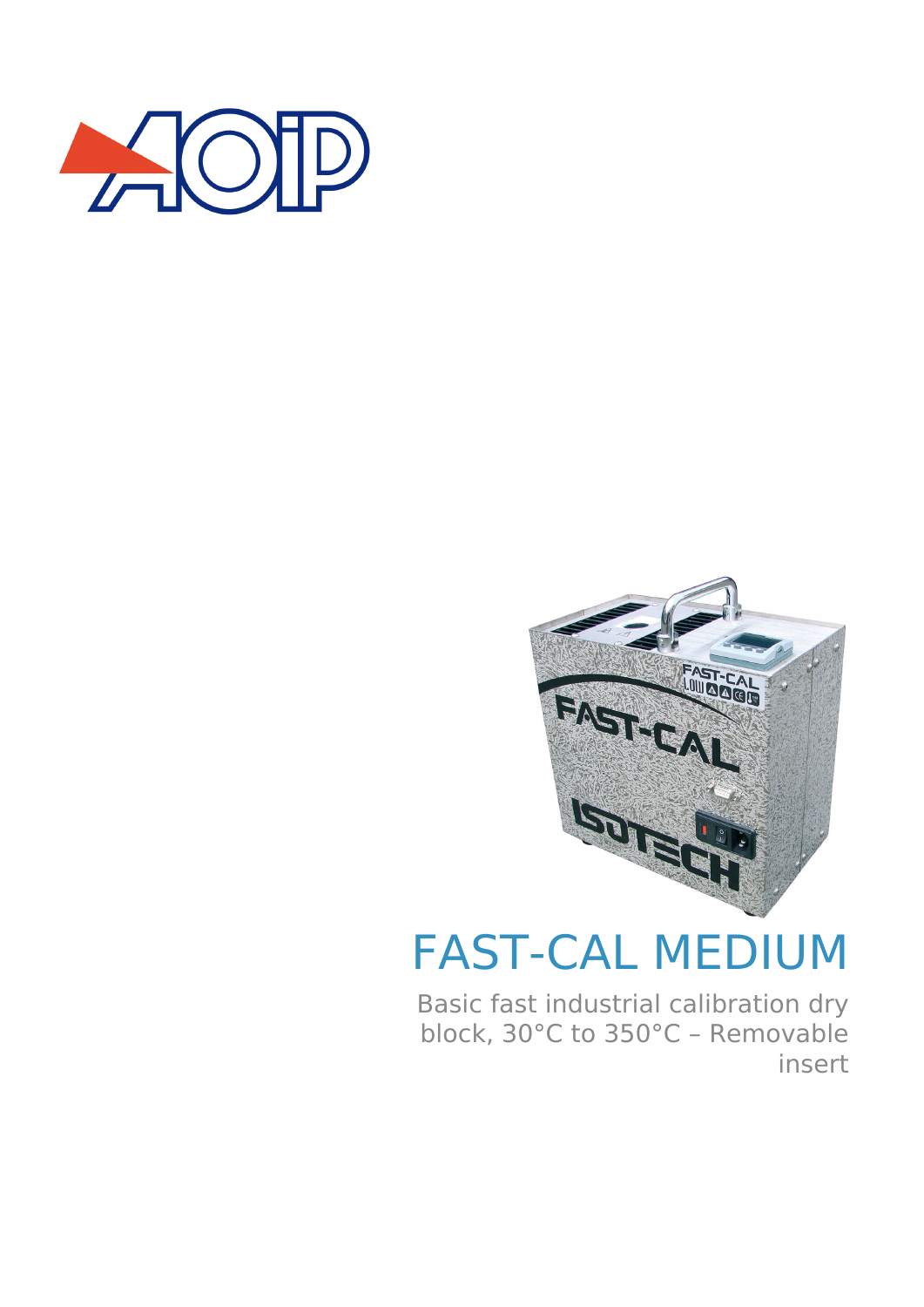

Fast-Cal Medium is a basic fast industrial calibration dry block for temperature thermometers from 30°C to 350°C.

## **Description**

Fast-Cal Medium is a basic fast industrial calibration dry block for temperature thermometers from 30°C to 350°C.

Fast-Cal Medium is available in two models, the BASIC (B) and the SITE (S).

The B model includes a sophisticated temperature controller with a dual display for set temperature and dry block temperature.

The S model additionally includes an in-built temperature digital indicator to which an external temperature sensor can be connected, giving greater accuracy eliminating temperature gradient and loading errors.

### Key features:

- Calibration volume: 25 x 148 mm depth
- Lightweight and rugged
- Easy to use on site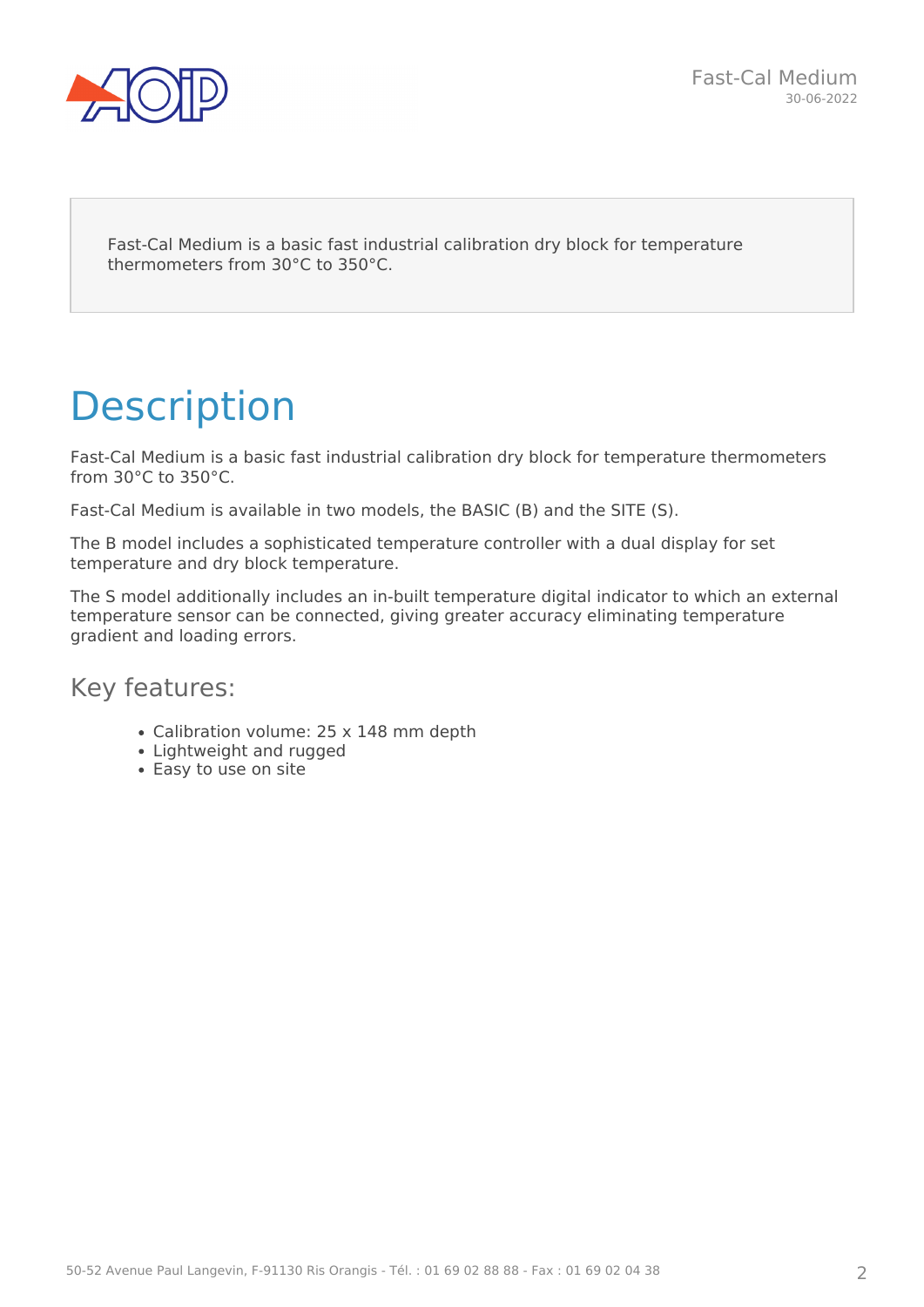

## Specifications

| Temperature range                            | 30°C (Tamb 20°C) to 350°C        |
|----------------------------------------------|----------------------------------|
| Stability                                    | $\pm 0.03$ °C                    |
| Accuracy - Basic                             | $\pm 0.3$ °C                     |
| Accuracy - Complete (with semi standard PRT) | $\pm 0.2$ °C                     |
| Heating time                                 | 50°C to 350°C: 15 min            |
| Cooling time                                 | 350°C to 100°C: 40 min           |
| Calibration volume                           | $25 \times 148$ mm depth         |
| Process input                                | 4-20 mA (for On Site model only) |

## General specifications

| Size                | 228 x 248 x 143 mm                        |
|---------------------|-------------------------------------------|
| Weight              | $6.35$ kg                                 |
| Power supply        | 115 VAC or 230 VAC, 50/60 Hz<br>750 Watts |
| Communication ports | RS 232                                    |